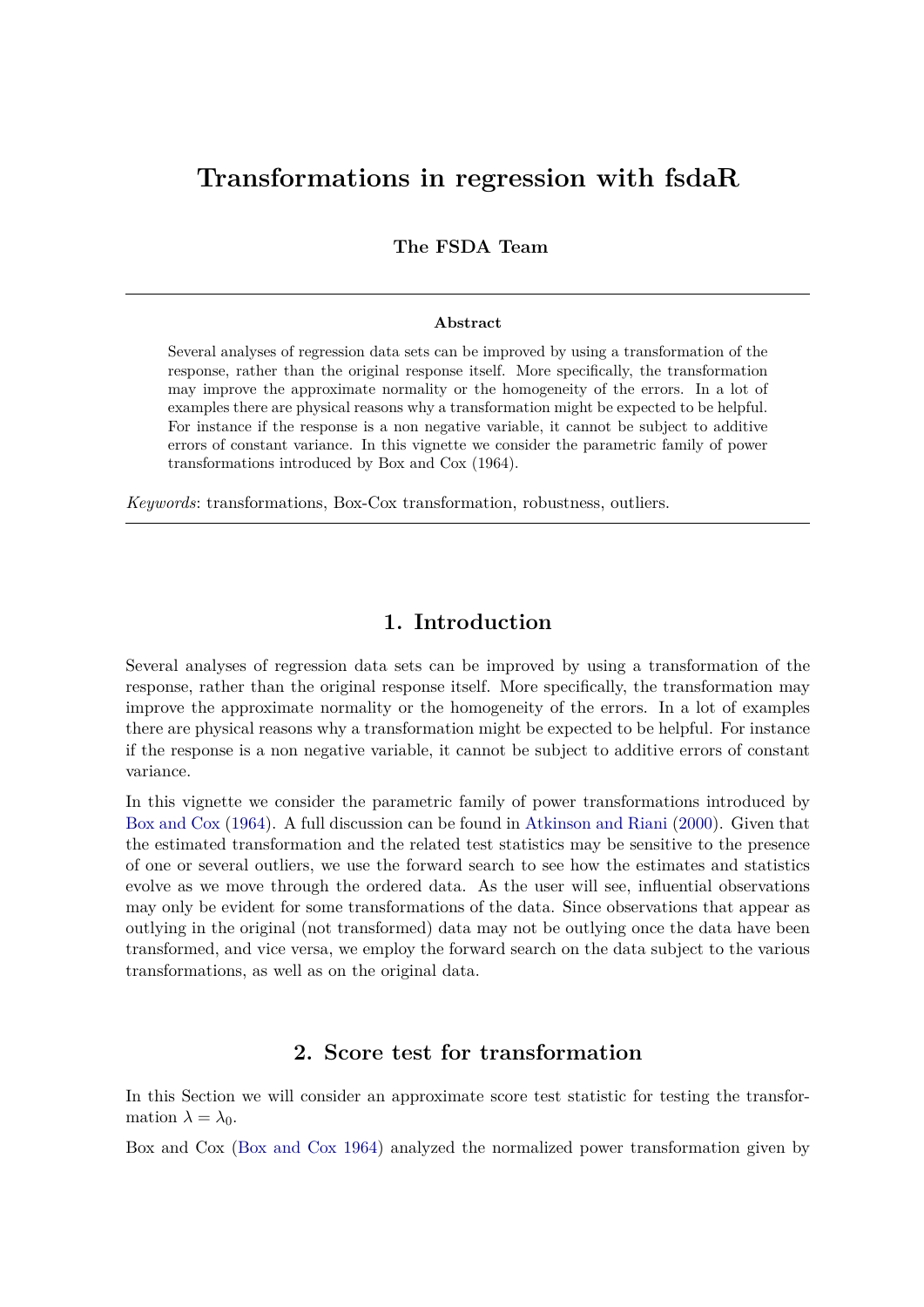the following equation

$$
z(\lambda) = \begin{cases} (y^{\lambda} - 1)/\lambda \dot{y}^{\lambda - 1} & \lambda \neq 0 \\ \dot{y} \log y & \lambda = 0 \end{cases}
$$
 (1)

where the symbol *y* with dot on top denotes the geometric mean of the observations.

When  $\lambda = 1$ , there is no transformation:  $\lambda = \frac{1}{2}$  $\frac{1}{2}$  is the square root transformation,  $\lambda = 0$  gives the *log* transformation and  $\lambda = -1$  the reciprocal. These are the most widely used transformations, frequently supported by some empirical reasoning. For example, measurements of concentration often have a standard deviation proportional to the mean, so that the variance of the logged response is approximately constant. For this form of transformation to be applicable, all observations need to be positive. For it to be possible to detect the need for a transformation the ratio of largest to smallest observation should not be too close to one. A similar requirement applies to the transformation of explanatory variables.

The hope is that, for some  $\lambda$  which has to be estimated, the transformed observations will satisfy the linear regression model given by the following equation:

$$
z(\lambda) = x^{\top} \beta + \epsilon \tag{2}
$$

where  $x$  is  $p \times 1$  and the errors are independently normally distributed with constant variance  $\sigma^2$ . For inference about the transformation parameter  $\lambda$ , Box and Cox suggest the likelihood ratio test statistic. For regression models, a computationally simpler alternative test of the hypothesis  $\lambda = \lambda_0$  is the approximate score statistic derived by Taylor series expansion of Equation (1) given above.

$$
z(\lambda) = z(\lambda_0) + (\lambda - \lambda_0)\omega(\lambda_0)
$$
\n(3)

where

$$
\omega(\lambda_0) = \frac{\partial z(\lambda)}{\partial \lambda}\Big|_{\lambda = \lambda_0}
$$

If the linearized response given in Equation (3) is substituted in the regression model (2), the model becomes as shown in Equation (4)

$$
z(\lambda_0) = x^\top \beta - (\lambda - \lambda_0)\omega(\lambda_0) + \epsilon \tag{4}
$$

Because Equation (4) is again a regression model with an extra variable  $\omega(\lambda_0)$  derived from the transformation, the new variable is called the constructed variable for the transformation. If the true value of  $\lambda$  is close to  $\lambda_0$ , the coefficient  $(\lambda - \lambda_0)$  of the constructed variable will be small. The regression model (4) can be rewritten more conventionally by putting  $\gamma = -(\lambda - \lambda_0)$ , as shown in Equation (5):

$$
z(\lambda_0) = x^\top \beta + \gamma \omega(\lambda_0) + \epsilon \tag{5}
$$

Small values of  $\gamma$  then indicate that no transformation is necessary. The approximate score statistic for testing the transformation  $\lambda = \lambda_0$  (which is often denoted in the statistical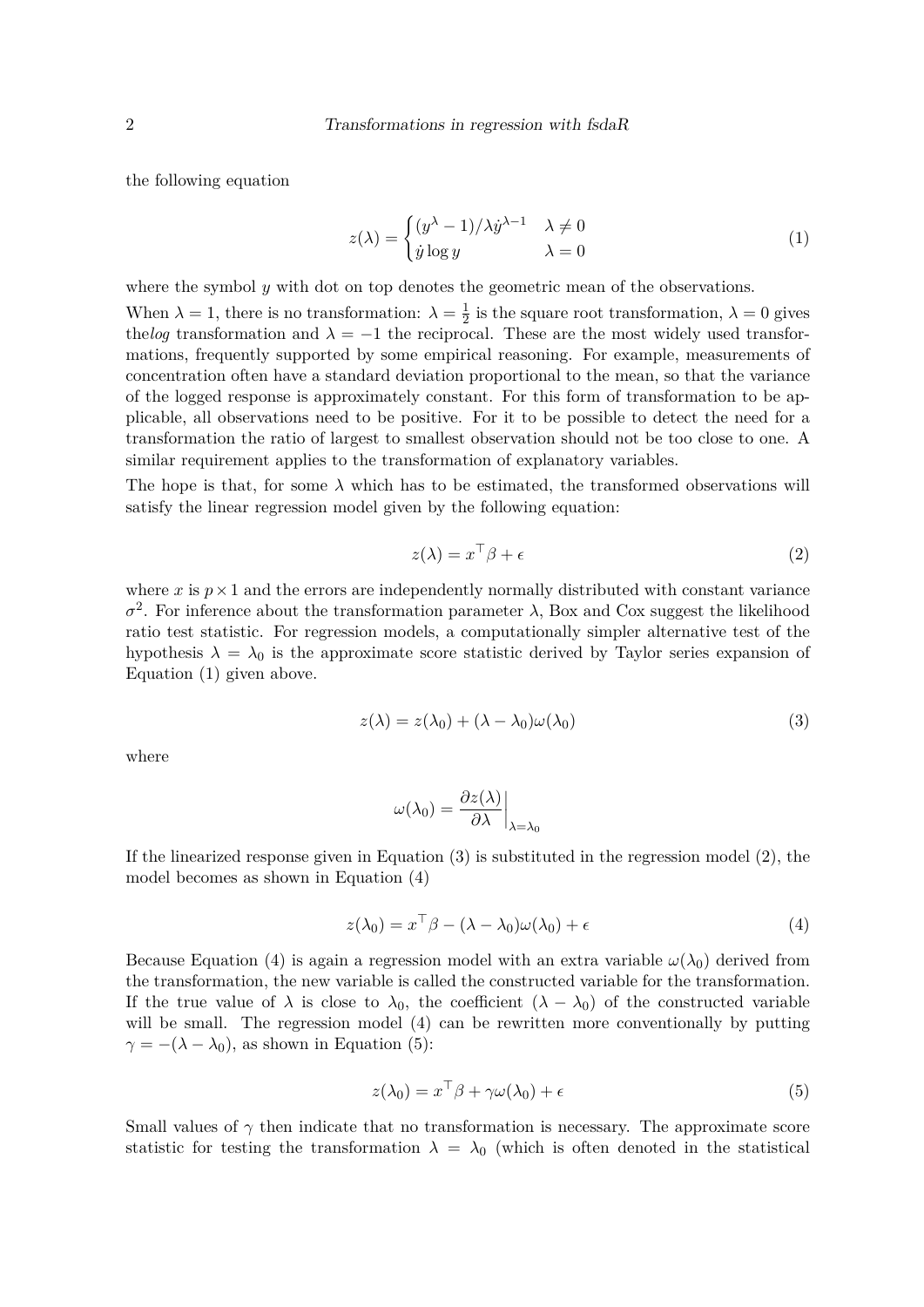literature with symbol  $Tp(\lambda)$  is just the t-statistic for the coefficient of regression on  $\omega(\lambda_0)$ in Equation (5).

### **2.1. Example 1:** wool **data**

Compute the score test for the wool data set:

```
> library(fsdaR)
> data(wool)
> head(wool)
 length amplitude load cycles
1 -1 -1 -1 674
2 -1 -1 0 370
3 -1 -1 1 292
4 -1 0 -1 338
5 -1 0 0 266
6 -1 0 1 210
> ## Compute the score test using the five most common values of the
> ## transformation parameter lambda
>
> ## only the last two steps
> out <- fsrfan(cycles~., data=wool, init=nrow(wool)-1)
> out$Score[nrow(out$Score), -1]
[1] 17.7059127 7.4926857 -0.9122373 -9.5511225 -18.5575519
>
```
The constructed variable is not significant when we consider  $\lambda = 0$ .

#### **2.2. Example 2:** loyalty cards **data**

Compute the score test for the loyalty cards data set:

```
> data(loyalty)
> head(loyalty)
 visits age family amount_spent
1 12 54 4 696
2 4 36 4 309
3 6 65 2 295
4 3 45 3 101
5 3 29 3 71
6 5 54 3 144
```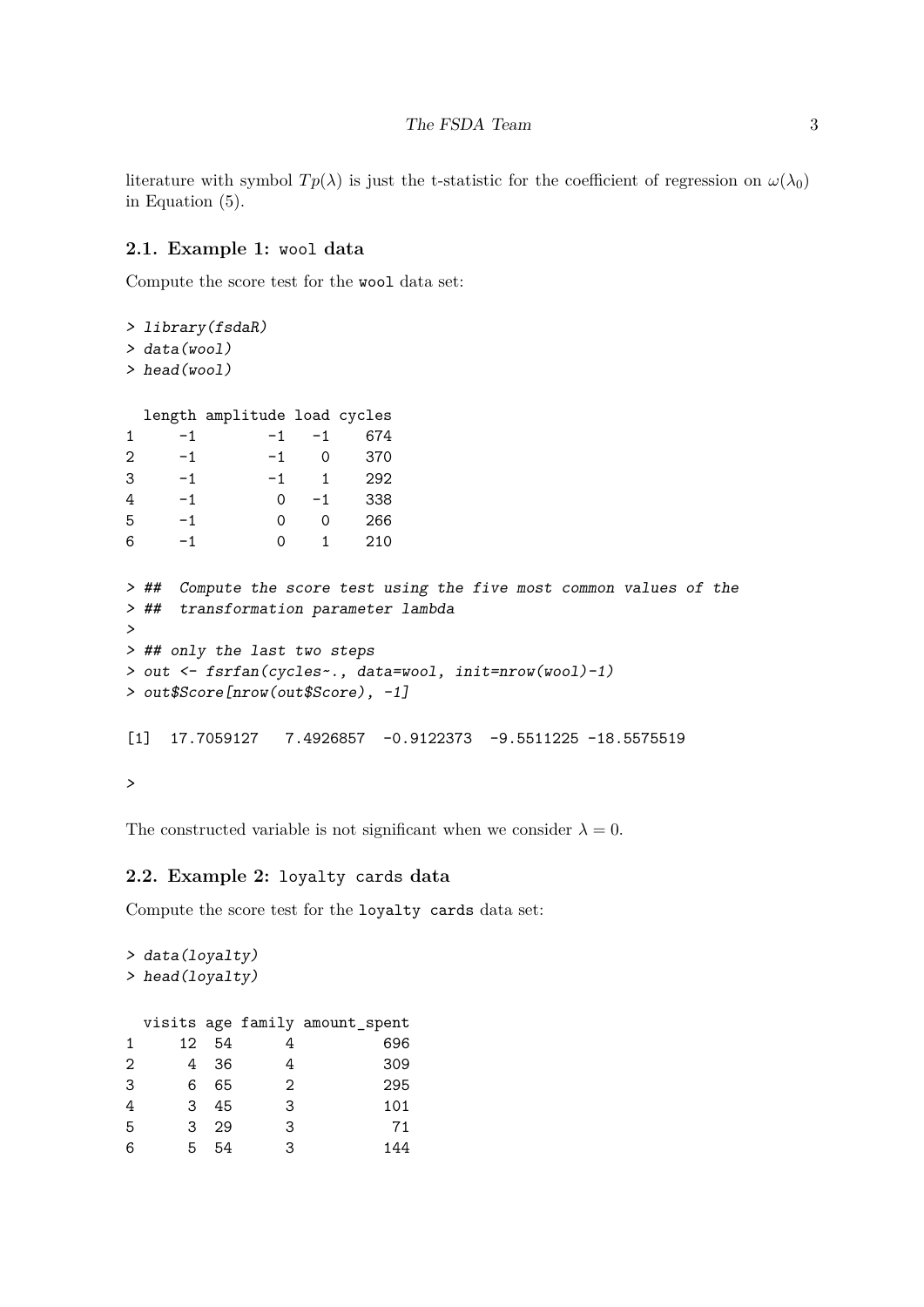```
> ## la is a vector containing the values of \lambda which have to be tested
>
> ## only the last two steps
> out <- fsrfan(amount_spent~., data=loyalty,
+ la=c(0.25, 1/3, 0.4, 0.5), init=nrow(loyalty)-1)
> out$Score[nrow(out$Score), -1]
[1] 4.3159860 -0.2123694 -3.8333905 -9.4717057
>
```
Using all the observations it seems that the third root is the best value of the transformation parameter.

# **3. Forward Score test**

In the search for the best value of the transformation parameter test statistics are more informative than parameter estimates because, if the likelihood is flat, the estimates can vary widely without conveying any useful information about the transformation.

Given that the score test for transformation is not robust to the presence of particular observations we monitor the values of the score test statistic (see function Score) for several values of the transformation parameter  $\lambda$  in each step of the forward search. If the size of the data set is small (i.e. smaller than 100) generally it is enough to consider the five most common values of  $\lambda$ :  $\lambda = (-1, -0.5, 0.05, 1)$ , otherwise a finer grid of values of  $\lambda$  may be needed.

The simultaneous forward plot of the score test statistic for several values of the transformation parameter  $\lambda$  is known in the literature as *fan plot*. Each search is separate, so that the observations may, and do, enter in different orders in the searches. This plot enables us to appraise in a quantitative way the percentage of observations in agreement with the different values of the transformation parameter.

Let us consider several examples. We begin with the poison data from [@box:1964]. The observations are time to death of animals in a  $3 \times 4$  factorial experiment with four observations at each factor combination.

### **3.1. Example 1: Original** poison **data**

Box and Cox suggested the reciprocal transformation  $(\lambda = -1)$  so that death rate, rather than survival time, has a simple structure. Our analysis is based on five values of  $\lambda$ : (-1, -0.5, 0, 0.5, 1). The data are transformed and a starting point is found by **LMS** for each of the five forward searches, which then proceed independently for each  $\lambda$  using the transformed data.

Figure [1](#page-4-0) presents the fan plot of the approximate score statistic  $T_p(\lambda)$  for each search as the subset size *m* increases. The fan plot is generated by the following R code:

```
> ## Example 1: original poison data
> data(poison)
> head(poison)
```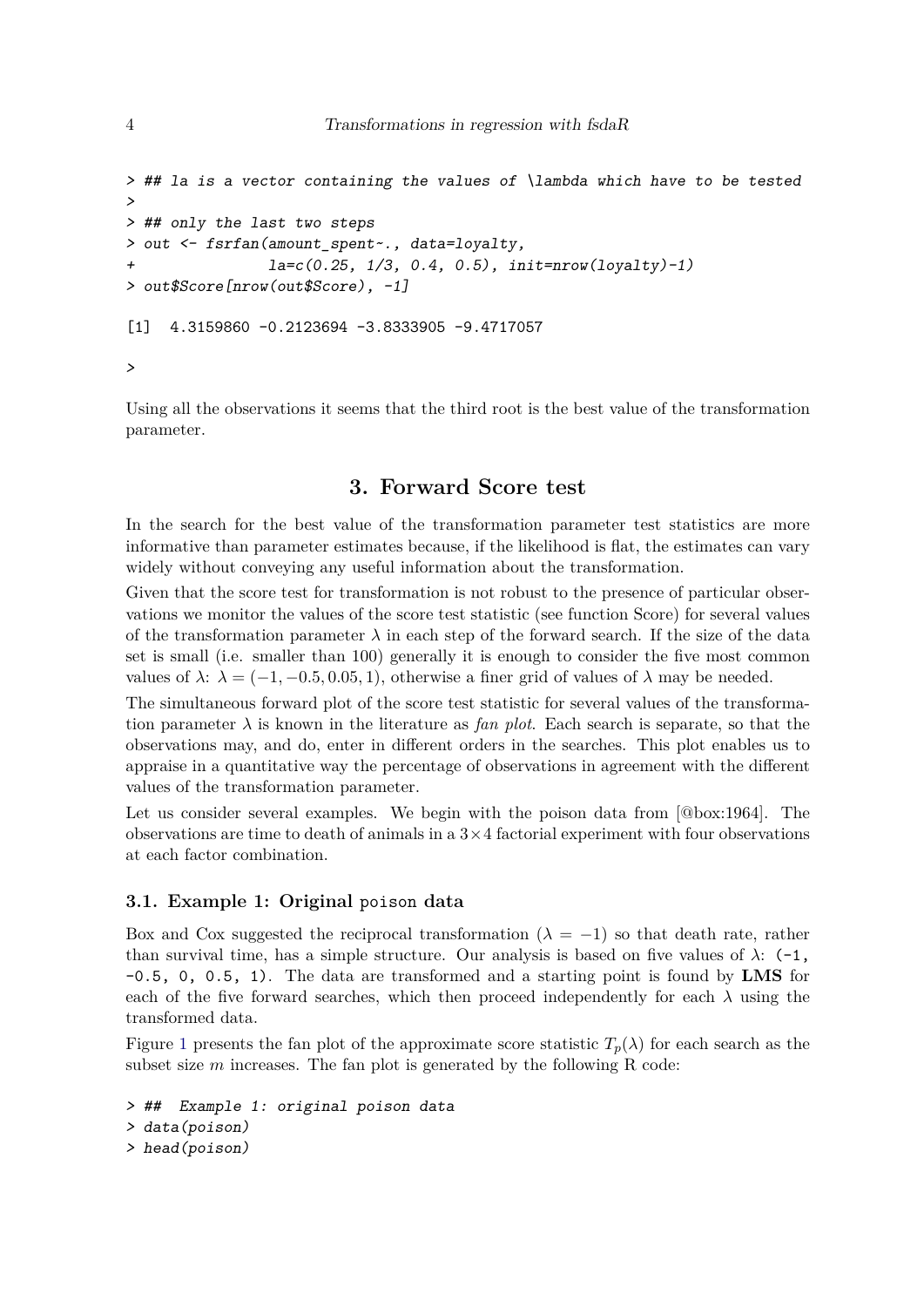```
X1 X2 X3 X4 X5 X6 Y
1 1 0 0 1 0 0 0.31
2 1 0 0 1 0 0 0.45
3 1 0 0 1 0 0 0.46
4 1 0 0 1 0 0 0.43
5 0 1 0 1 0 0 0.36
6 0 1 0 1 0 0 0.29
> dim(poison)
[1] 48 7
> set.seed(10)
> ## A formula without intercept looks like this: Y~.-1
> out1 <- fsrfan(Y~.-1, data=poison) # no intercept
> plot(out1, ylim=c(-14, 3))
>
```


<span id="page-4-0"></span>Figure 1: Fan plot for the original poison data.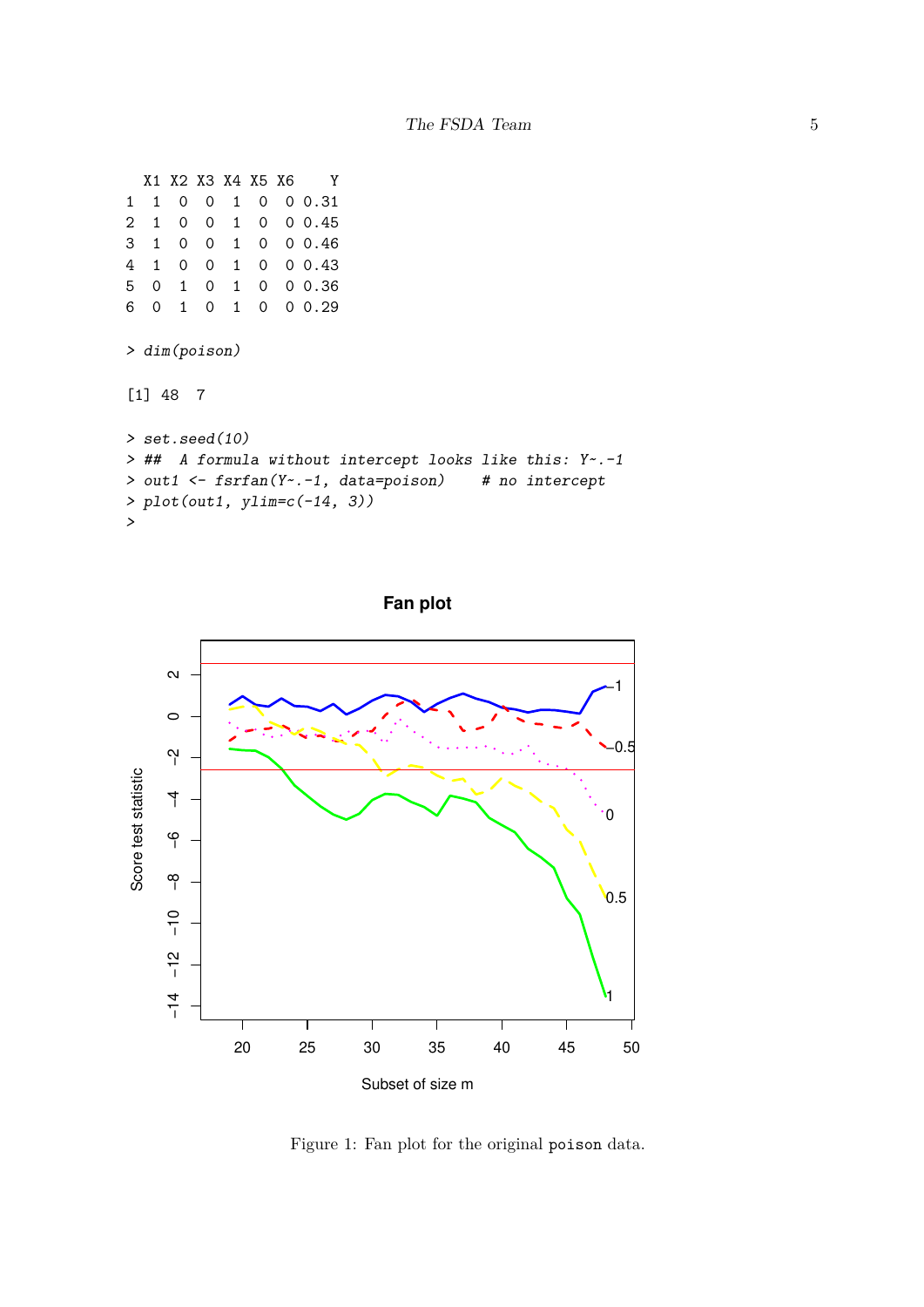The central horizontal bands on the figure are at plus or minus 2.58, containing 99% of a standard normal distribution. For data without outliers, the curves for the different values of  $\lambda$  fan out as they do here: if outliers are present, as we will see later in this tutorial, the curves may cross several times. But the final order always has  $\lambda = -1$  at the top and  $\lambda = 1$ at the bottom. Initially, in Figure [1,](#page-4-0) for small subset sizes there is no evidence against any transformation. During the whole forward search there is never any evidence against either  $\lambda = -1$  or  $\lambda = -0.5$  (for all data the maximum likelihood estimate of  $\lambda$  is  $-0.75$ ). The log transformation is also acceptable until the last four observations are included by the forward search. As the table below shows, these include some of the largest observations in order. The plot shows how evidence against the log transformation depends critically on this last 8% of the data. Evidence that  $\lambda$  is different from 1 is spread throughout the data: less than half of the observations are sufficient to indicate the need for some transformation. There are no jumps in this curve, just an increase in evidence against  $\lambda = 1$  as each observation is introduced into the subset. The relative smoothness of the curves reflects the lack of outliers and exceptionally influential cases.

Now, let us examine the order in which the units enter the subset for the different values of the transformation parameter  $\lambda$ . For this purpose the three dimensional array Un returned by fsrfan() can be used. It consists of length(la) matrices each with size n-init by 11. Let us look at the last six observations of  $Un[,2,]$  together with the six observations with largest values of y, presented in Table [1.](#page-5-0)

<span id="page-5-0"></span>

| Step | $-1$ |    |    |    |     | $-0.5$ 0 0.5 1 Largest Obs. |
|------|------|----|----|----|-----|-----------------------------|
| 43   | 27   | 44 | 14 | 43 | -28 | 13                          |
| 44   | 28   | 37 | 28 | 28 | 43  | 15                          |
| 45   | 37   | 28 | 37 | 14 | 17  | 17                          |
| 46   | 44   | 8  | 17 | 17 | 14  | 42                          |
| 47   | 11   | 20 | 20 | 42 | 42  | 14                          |
| 48   | 8    | 42 | 42 | 20 | 20  | 20                          |
|      |      |    |    |    |     |                             |

Table 1: The last six observations that enter the model. The last column shows the six largest observations.

Observation 20 is the largest one. We see in Table [1](#page-5-0) that, for  $\lambda = 0.5$  and  $\lambda = 1$ , it is the last to enter the model. It enters just before the last  $(m = 47)$  in case of  $\lambda = 0$  and  $\lambda = -0.5$ and is not present at all in the last six observations for  $\lambda = 1$ . Similarly, the four largest observations are the last four to enter for  $\lambda = 1$  and  $\lambda = 0.5$ , but the number decreases as  $\lambda$  decreases. For  $\lambda = -1$  all six largest observations enter earlier in the search, before  $m = 43$ . However, the next but last observation to enter is 11, which is the smallest one. These results, which are similar to those for the wool data set shown in the previous Section, are both gratifying and surprising. With a simple sample it is the large observations that would suggest a transformation with  $\lambda$  less than one. Since these observations may not be in agreement with the model, they should enter the search for  $\lambda = 1$  at the end. Likewise, the smallest values would tend to suggest a transformation above the inverse. If a correct transformation has been found, small and large observations should enter the search anytime. They do so here for  $\lambda = -0.5$ . It is however surprising that these results for a random sample still hold when we fit a linear model to the data.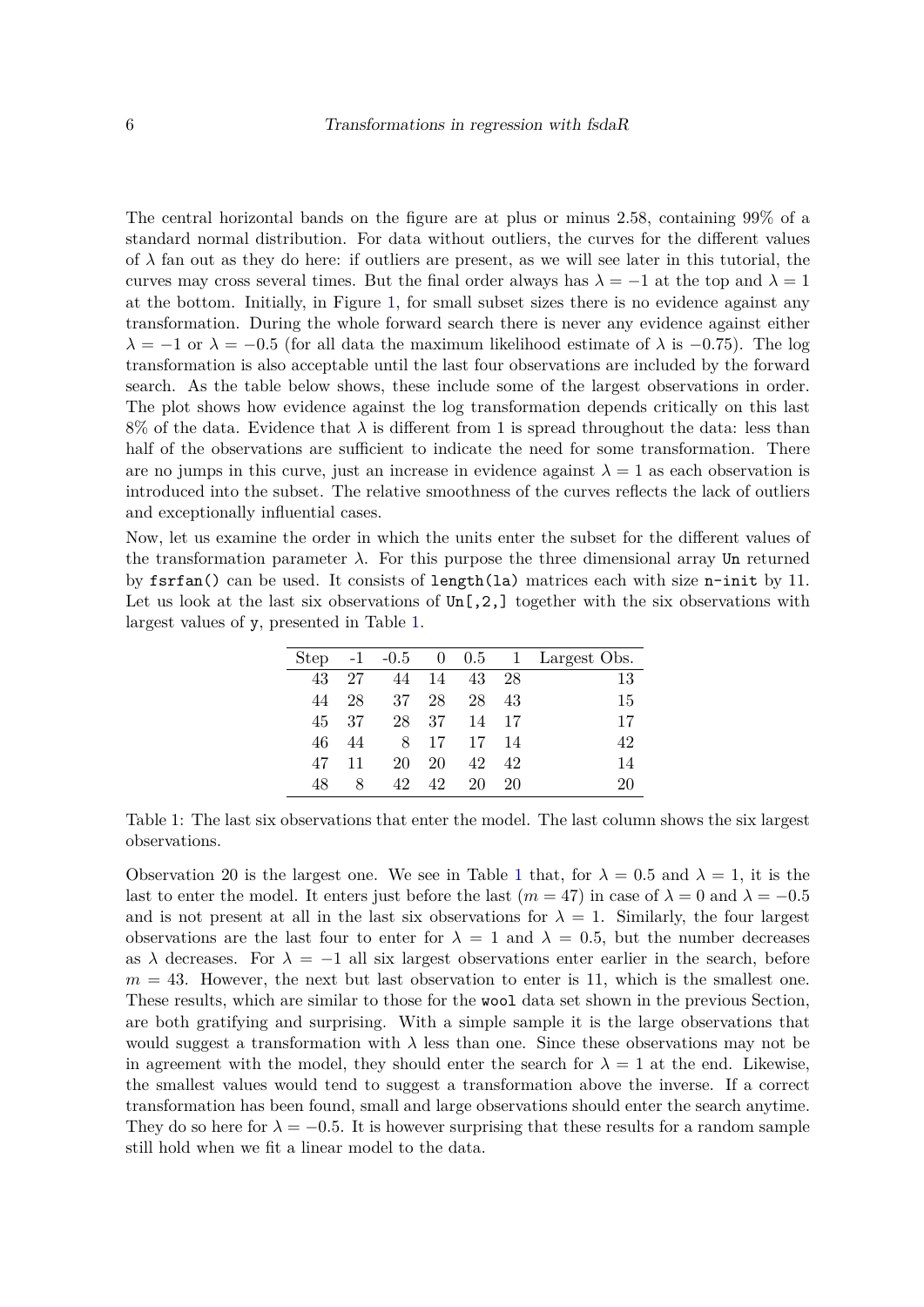#### **3.2. Example 2: Modified** poison **data (one modified observation)**

For the introduction of a single outlier into thepoison data we follow [Andrews](#page-13-2) *et al.* [\(1971\)](#page-13-2) and change observation 8, one of the readings for Poison II, group A, from 0.23 to 0.13. This is not one of the larger observations so the change does not create an outlier in the scale of the original data. The effect on the estimated transformation for all the data is however to replace the reciprocal with the logarithmic transformation: the maximum likelihood estimate of  $\lambda = -0.15$ . And, indeed, the fan plot of the score statistics from the forward searches in Figure [2](#page-6-0) below, which can be obtained from the following code, shows that.

```
> ## Example 2: modified poison data (change y[8] from 0.23 to 0.13)
> library(fsdaR)
> data(poison)
> poison$Y[8] <- 0.13
> set.seed(9999)
> out2 <- fsrfan(Y~.-1, data=poison)
> plot(out2, ylim=c(-11, 9))
```




<span id="page-6-0"></span>Figure 2: Fan plot for the modified poison data (one observation changed).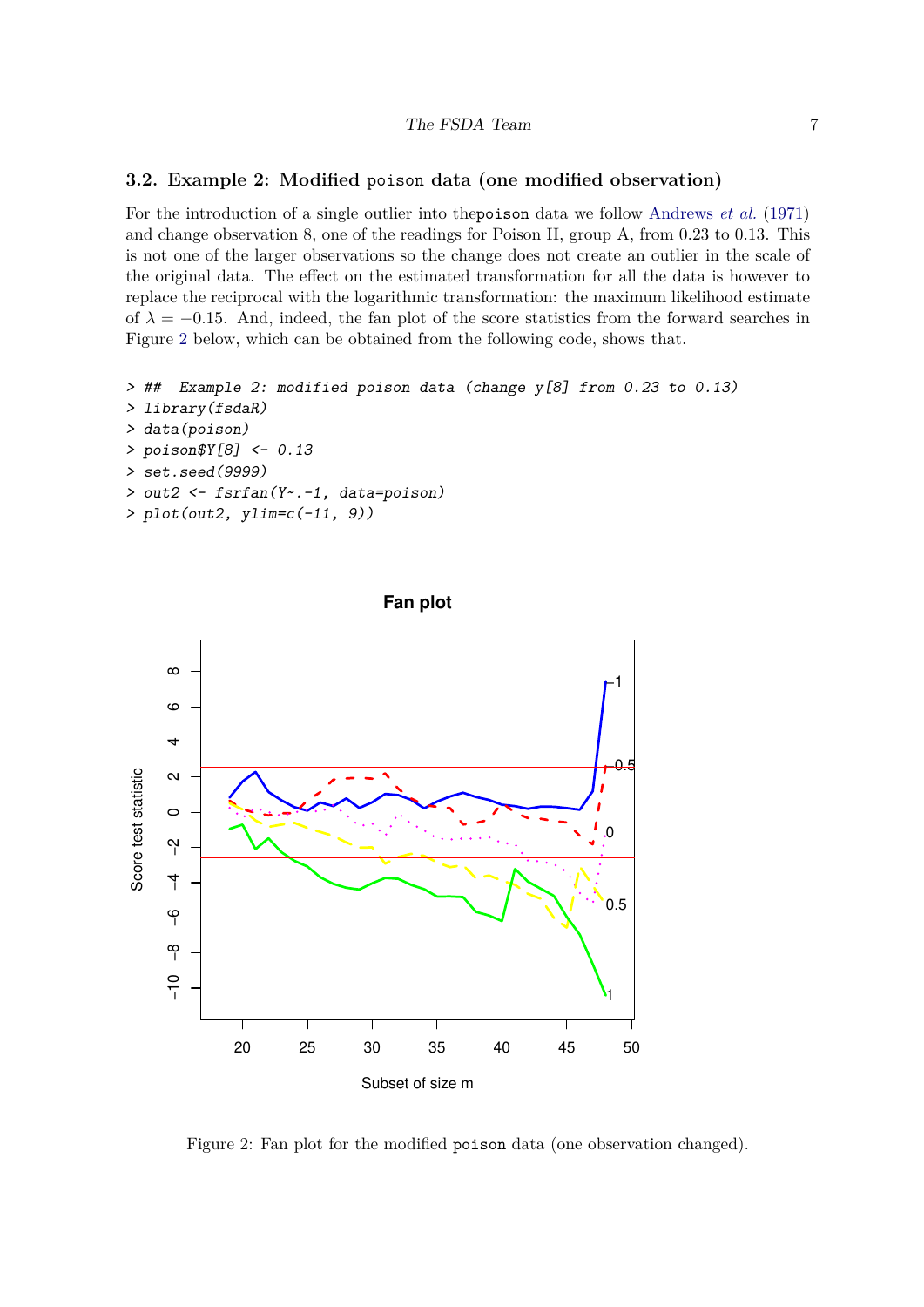At the end of the forward search, the final acceptable value of  $\lambda$  0, with -0.5 on the boundary of the acceptance region. But, much more importantly, Figure [2](#page-6-0) clearly reveals the altered observation and the different effect it has on the five searches. Initially the curves are the same as those of previous Figure [1.](#page-4-0) But for  $\lambda = 1$  there is a jump due to the introduction of the outlier whenm=41 (85% of the data), which provides evidence for higher values of  $\lambda$ . For other values of  $\lambda$  the outlier is included later in the search. When  $\lambda = 0.5$  the outlier comes in atm=46, giving a jump to the score statistic in favor of this value of  $\lambda$ . For the other values of  $\lambda$  the outlier is the last observation to be included. The inclusion of the outlier has largest effect on the inverse transformation. It is clear from Figure [2](#page-6-0) how this one observation is causing a significant change in the evidence for a transformation.

#### **3.3. Example 3: Modified** poison **data (two modified observations)**

The simplest example of masking is when one outlier hides the effect of another, so that neither of them is evident, even when single deletion diagnostics are used. As an example we further modify the poison data. In addition to the previous modification, we also change observation 38 (Poison I, group D) from 0.71 to 0.14. The fan plot shown in the next Figure [3](#page-8-0) clearly shows the effect of the two outliers.

```
> ## Example 3: modified poison data (change y[8] from 0.23 to 0.13
> ## and y[38] from 0.71 to 0.14)
> library(fsdaR)
> data(poison)
> poison$Y[8] <- 0.13
> poison$Y[38] <- 0.14
> out3 <- fsrfan(Y~.-1, data=poison)
> plot(out3, ylim=c(-8, 11))
```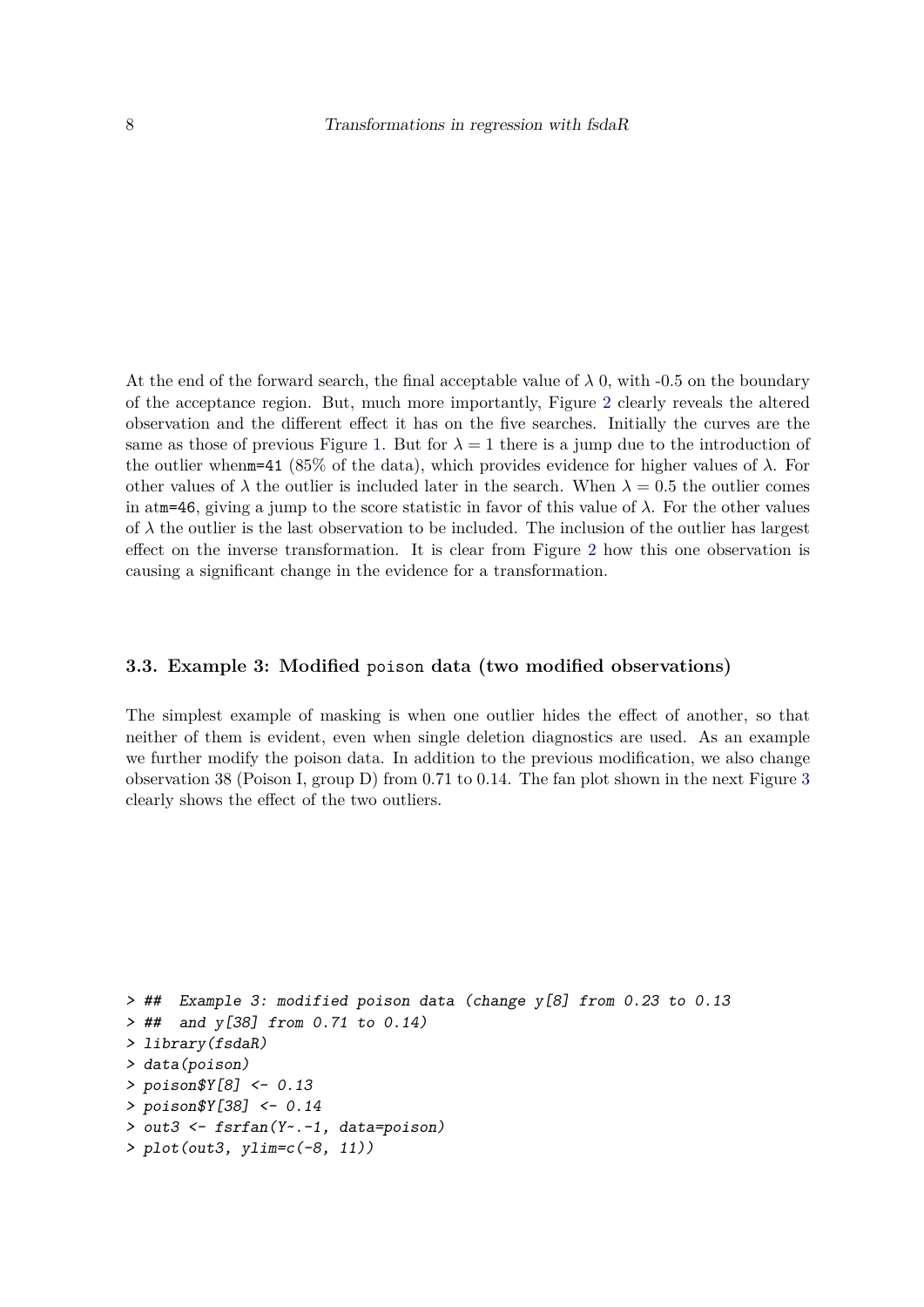

**Fan plot**

<span id="page-8-0"></span>Figure 3: Fan plot for the modified poison data (two observations changed).

The plot also reveals the different effect the two altered observations have on the five searches. Initially the curves are similar to those of the original data shown in Figure [1.](#page-4-0) The difference is greatest for  $\lambda = -1$  where the addition of the two outliers at the end of the search causes the statistic to jump from an acceptable value of 1.08 to 10.11. The effect is similar, although smaller, for  $\lambda = -0.5$ . The most interesting, however, is the log transformation. Towards the end of the search the test statistic is trending downwards, below the acceptable region. But the addition of the last two observations causes a jump in the value of the statistic to a non significant value. The incorrect log transformation is now acceptable. For these three values of  $\lambda$  the outliers are the last two observations to be included in the search. They were created by introducing values that are too near to zero when compared with the model fitted to the rest of the data. For the log transformation, and more so for the reciprocal, such values become extreme and so have an appreciable effect on the fitted model. For the other values of  $\lambda$  the outliers are included earlier in the search. The effect is most clearly seen when  $\lambda = 1$ ; the outliers come in at 'm=40 and m=46, giving upward jumps to the score statistic in favor of this value of  $\lambda$ . For the last value of  $1a=0.5$  one of the outliers is the last value to be included.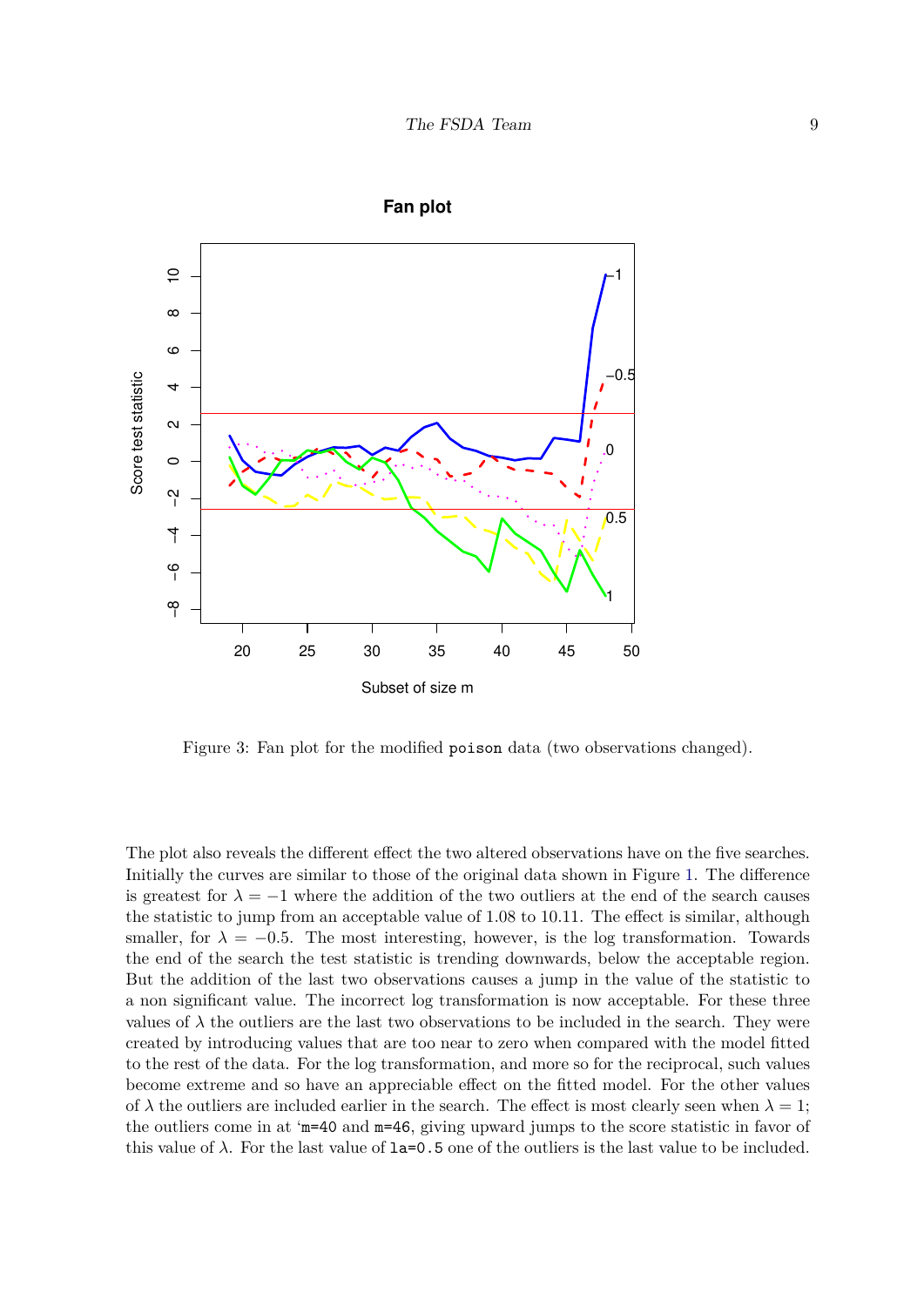### **3.4. Example 4: Modified** poison **data (several modified observations)**

We now create four artificial outliers as shown in Table [2](#page-9-0) below.

<span id="page-9-0"></span>

| Observation Original Modified |      |      |
|-------------------------------|------|------|
| 6                             | 0.29 | 0.14 |
| 9                             | 0.22 | 0.08 |
| 10                            | 0.21 | 0.07 |
| 11                            | 0.18 | 0.06 |

Table 2: The four artificially modified observations.

The plot shown in Figure [4](#page-10-0) is, indeed, more complicated than the plots for the singly modified data and for the doubly modified data.

```
> ## Example 4: modified poison data (four observations are changed)
> library(fsdaR)
> data(poison)
> poison$Y[6] <- 0.14
> poison$Y[9] <- 0.08
> poison$Y[10] <- 0.07
> poison$Y[11] <- 0.06
> out4 <- fsrfan(Y~.-1, data=poison, init=10)
> plot(out4, ylim=c(-10, 22))
```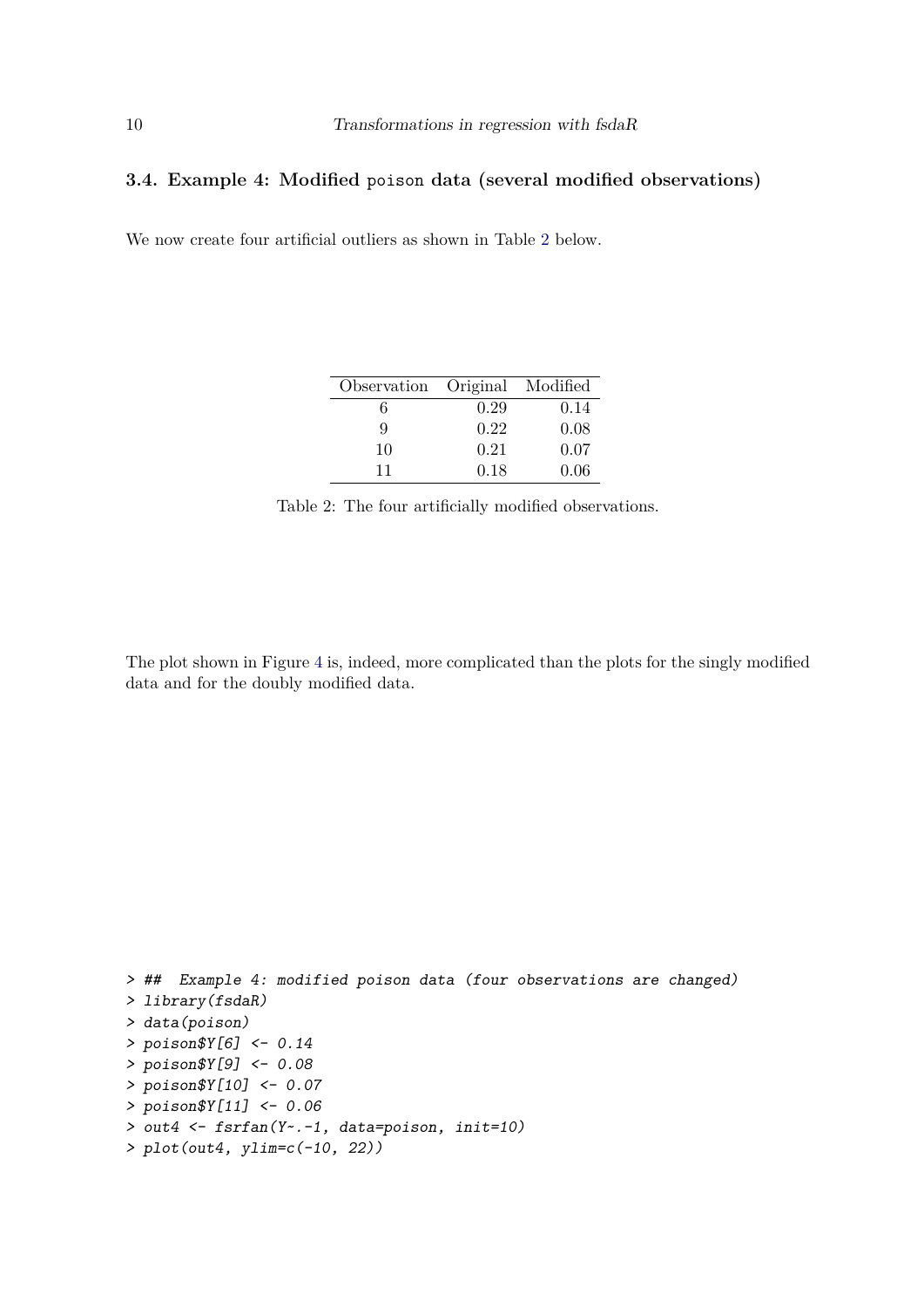

**Fan plot**

<span id="page-10-0"></span>Figure 4: Fan plot for the modified poison data (four observations changed).

Some curves are within the bounds for most of the subsets and then increase rapidly at the end; others go outside the 1% boundary, only to return at the end. Both ways are associated with influential observations. For  $\lambda = -1$  the curve lies well within the boundary, with no particular pattern, until  $m = 45$ . The addition of the last four observations, which are the four outliers, causes a rapid increase in the value of the score test from 1.16 to 22.1 and provides strong evidence against  $\lambda = -1$ . It is interesting that the observations included in this search when m=44 is number 8, the last to be included for the original data and this value of  $\lambda$ . The behavior of the curve for  $\lambda = -0.5$  is similar, but much less extreme. The four outliers are again included at the end, causing the statistic to increase from -1.36 to 10.0. The curve for  $\lambda = 0$  first goes below the boundary but the inclusion of the four contaminated observations, again in the last four steps of the forward search, brings it above the upper threshold. The statistic for  $\lambda = 0.5$  spends much more of the central part of the search outside the lower boundary. As we have seen, the final value of  $Tp(0.5)$  is -2.29. But for values of *m* between 22 and 37 the curve lies approximately on or below the boundary. The inclusion of units 9, 10 and 11 at m=38, 39 and 40 increases the value of the score statistic from -2.65 to 1.89. From this step on wards the curve decreases monotonically, except at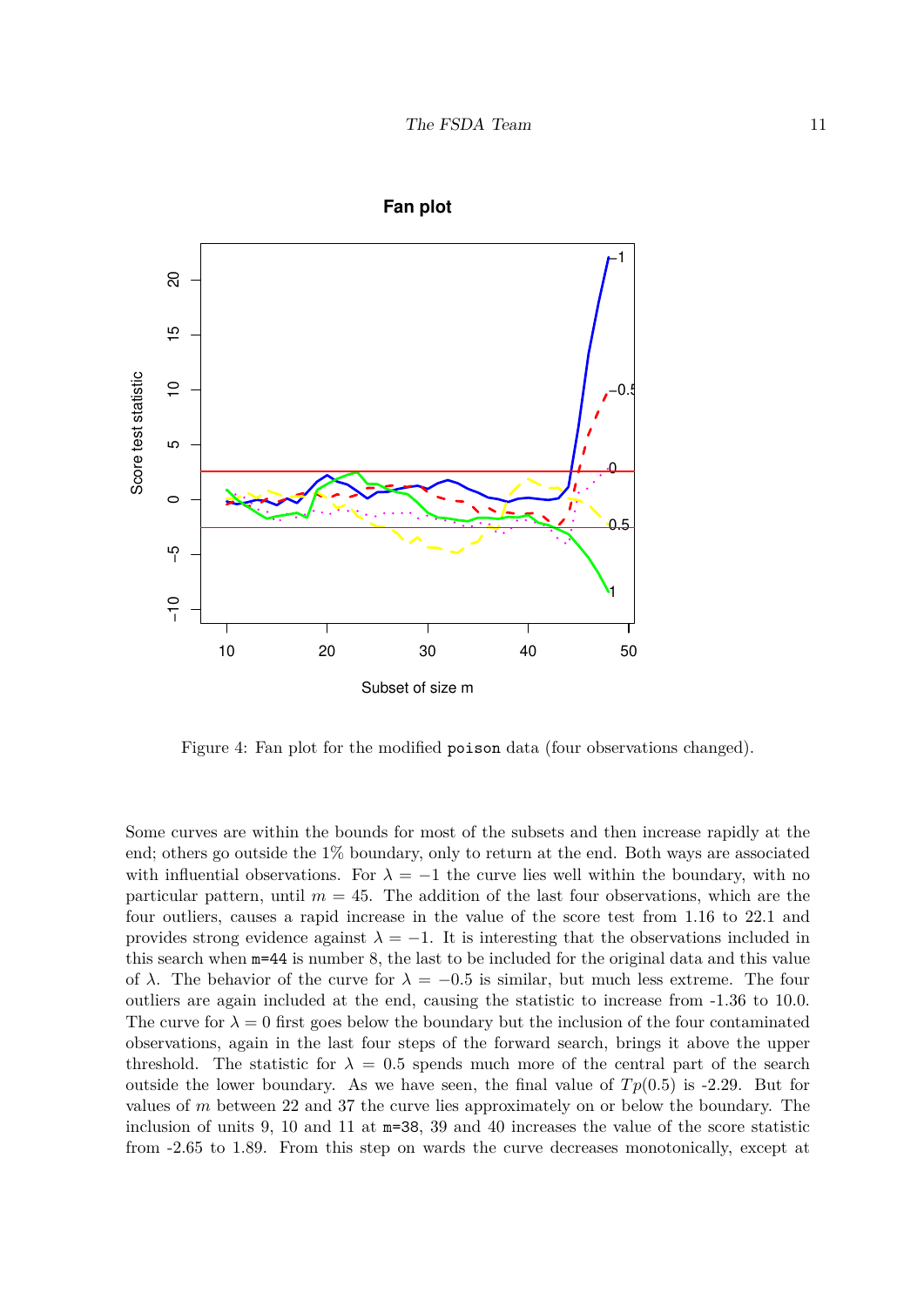m=43 when unit 6 is included, the first modified unit to be included. It is interesting that, in this scale, the four contaminated observations are not extreme and so do not enter in the last steps of the forward search. But the forward plot enables us to detect their effect on the score statistic. The indication of this plot is that one possible model for these data takes  $\lambda = -1$  for the greater part of the data, with four outliers. To confirm this suggestion we look at the plot that monitors the scaled residuals during the forward search. This is shown, for  $\lambda = -1$  in Figure 5 below. This plot, obtained with the following code, beautifully indicates the structure of the data. On this scale there are the four outliers, observations 6, 9, 10 and 11, which enter in the last four steps of the forward search.

```
> ## Example 4a: modified poison data (four observations
> ## are changed) with the reciprocal transformation
> poison$Y <- poison$Y ^ (-1)
> set.seed(1234)
> out4a <- fsreg(Y~.-1, data=poison, method="LMS", msg=FALSE)
> out4a <- fsreg(Y~.-1, data=poison, monitoring=TRUE,
+ lms=out4a.bs, msg=FALSE)
> ## Monitoring the scaled residuals: a label is written
> ## for the residuals greater than 2
> resfwdplot(out4a, fg.thresh=2)
```
![](_page_11_Figure_3.jpeg)

Figure 5: Residual forward plot for the modified poison data (four observations changed) with the reciprocal transformation.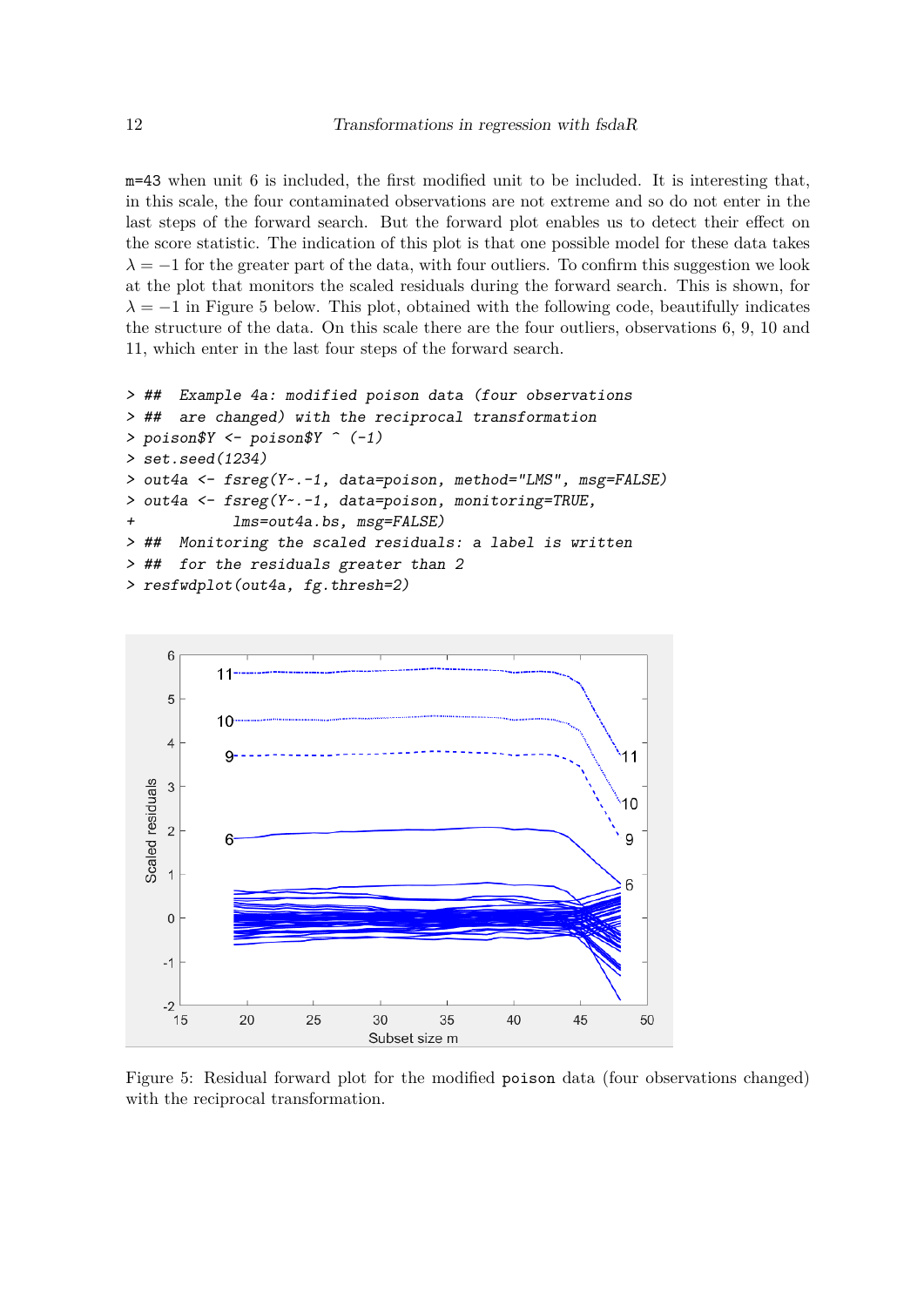Similarly, if we run the automatic outlier detection procedure in fsreg() using the following code, we can clearly spot the 4 outliers.

```
> ## Example 4b: automatic outlier detection for the
> ## modified poison data (four observations are changed)
> ## with the reciprocal transformation
>
> set.seed(1234)
> out4b <- fsreg(Y~.-1, data=poison, control=FSR_control(plot=2, msg=FALSE))
```
![](_page_12_Figure_3.jpeg)

Figure 6: Automatic outlier detection for the modified poison data (four observations changed) with the reciprocal transformation.